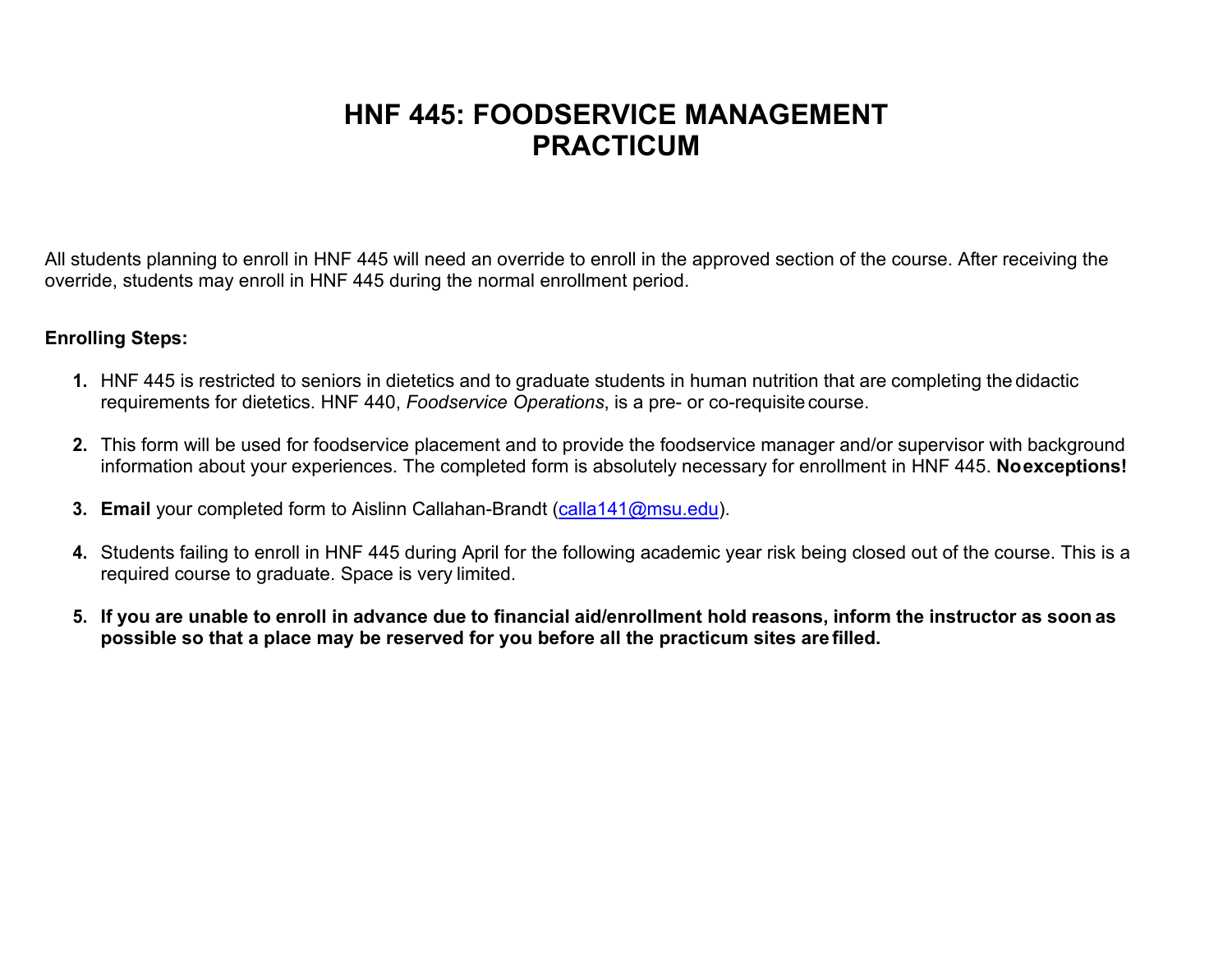## **HNF 445 FOODSERVICE MANAGEMENT PRACTICUM**

| Local Address National Address National Address National Address National Address National Address N                                                                                          |                                | E-mail experience and the service of the service of the service of the service of the service of the service of the service of the service of the service of the service of the service of the service of the service of the s |  |  |
|-----------------------------------------------------------------------------------------------------------------------------------------------------------------------------------------------|--------------------------------|--------------------------------------------------------------------------------------------------------------------------------------------------------------------------------------------------------------------------------|--|--|
|                                                                                                                                                                                               |                                |                                                                                                                                                                                                                                |  |  |
| Please indicate which Semester you would like to take HNF 445: Fall, $20$ _____ Section 301 $\Box$                                                                                            |                                |                                                                                                                                                                                                                                |  |  |
| Section 302<br><b>Spring, 20_____</b>                                                                                                                                                         |                                |                                                                                                                                                                                                                                |  |  |
|                                                                                                                                                                                               |                                |                                                                                                                                                                                                                                |  |  |
| NOTE: Students will be working in all areas of food service. Please indicate if you are able to work, bend, and lift in food service or if you<br>need any special accommodations.            |                                |                                                                                                                                                                                                                                |  |  |
|                                                                                                                                                                                               |                                | Work without accommodations: Work with accommodations (list specific assistance needed): _____________________                                                                                                                 |  |  |
| <b>Practicum Site Preference:</b> (Check $\left[\sqrt{\phantom{0}}\right]$ all the sites that you would like to work in.                                                                      |                                |                                                                                                                                                                                                                                |  |  |
| Note: You must have a car or reliable transportation to be placed off campus. Do you have a car? YES II or NO                                                                                 |                                |                                                                                                                                                                                                                                |  |  |
| Placement requests will be considered, so please indicate which neighborhood you prefer.<br>(You may indicate more than one in ranked order if desired.)                                      |                                |                                                                                                                                                                                                                                |  |  |
| <b>Residence Hall Culinary Services</b>                                                                                                                                                       | Other                          |                                                                                                                                                                                                                                |  |  |
| 1. Brody Neighborhood                                                                                                                                                                         |                                | 5. Food Truck (meets from 9:30am-11:50am)                                                                                                                                                                                      |  |  |
| 2. North Neighborhood (Gallery, Landon)                                                                                                                                                       | 6. Kellogg Center              |                                                                                                                                                                                                                                |  |  |
| 3. South Neighborhood (Case, Holden)                                                                                                                                                          | 7. Off Campus (long term care) |                                                                                                                                                                                                                                |  |  |
| 4. East & River Trail Neighborhoods (Akers, Holmes, Hubbard, Shaw, Owen)<br>Do you anticipate working in MSU culinary services during your HNF 445 semester? Yes<br>If yes, which one<br>INO. |                                |                                                                                                                                                                                                                                |  |  |
| Note: If you are a student supervisor in a MSU Residence Hall and are interested in completing the class requirements on your own,                                                            |                                |                                                                                                                                                                                                                                |  |  |

without attending the Tuesday practicum, please indicate here the name of the manager willing to work with you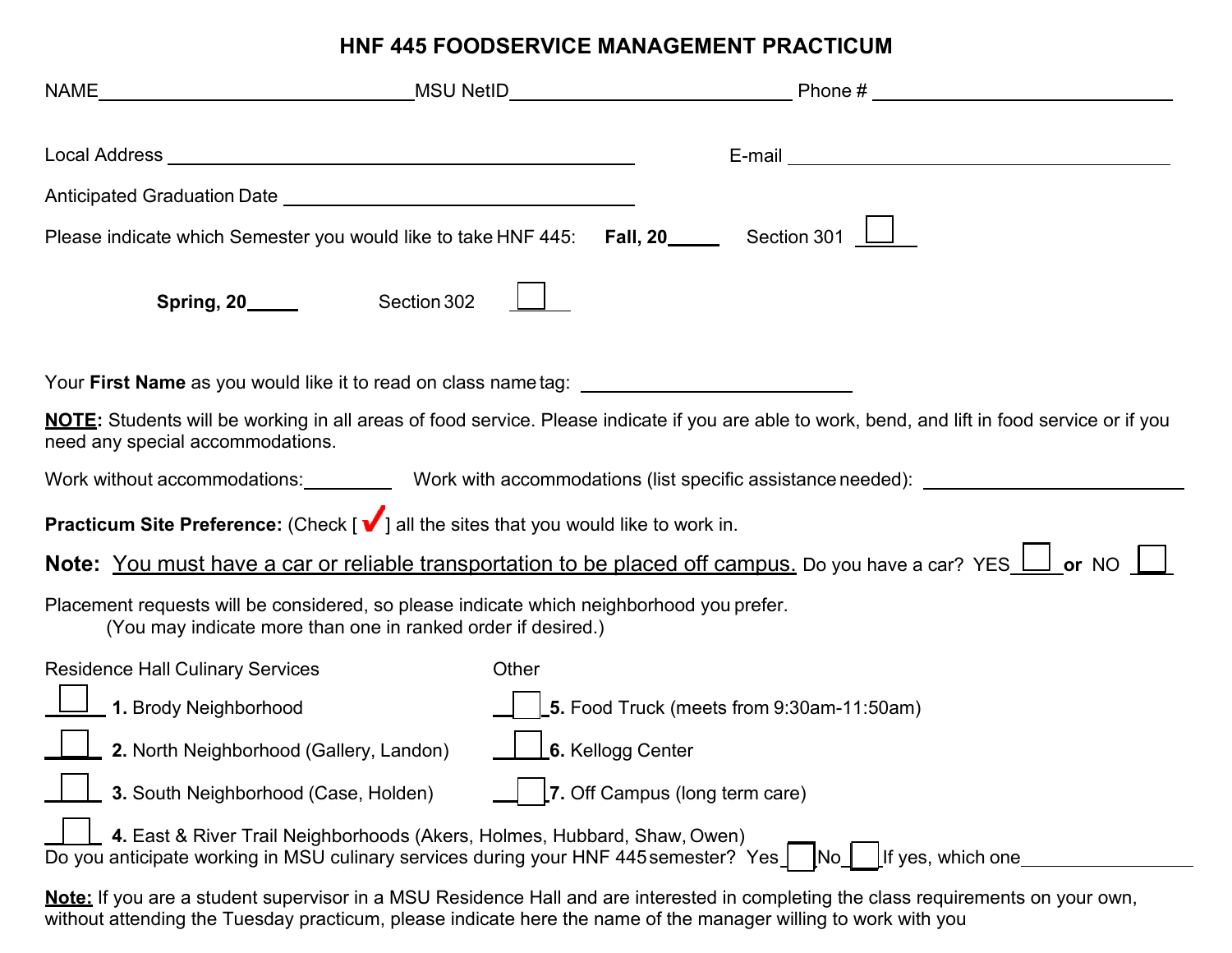**(Manager's Name)**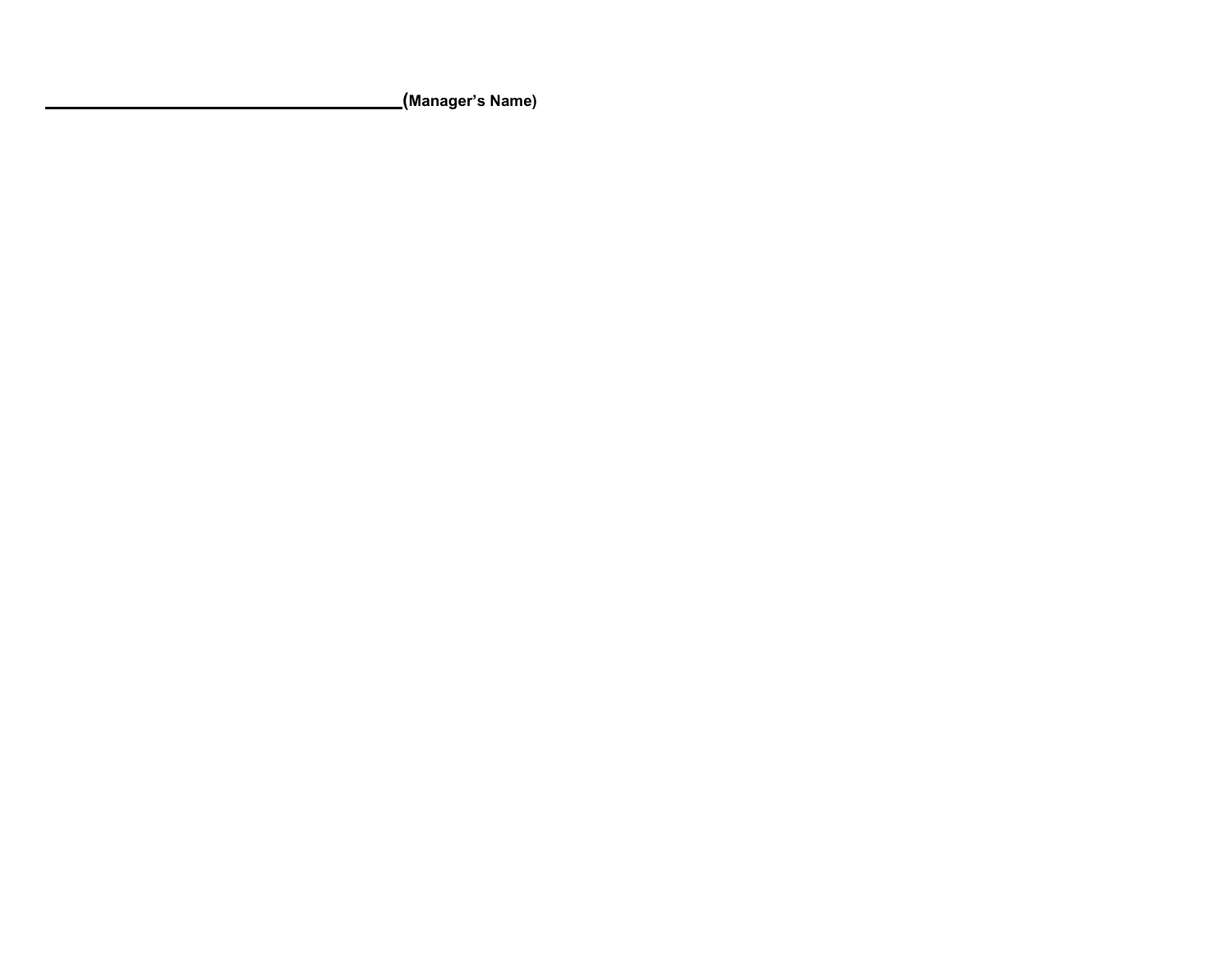(e.g. currently living near chosen hall, would like experience working with population):

## **FOODSERVICE EXPERIENCE**

List your restaurant and campus, hospital and/or nursing home foodservice experience. Please fill out accurately.

\_

| <b>LOCATION</b>  | <b>JOB TITLE &amp; GENERAL</b><br><b>RESPONSIBILITIES</b> | <b>LENGTH OF</b><br><b>EMPLOYMENT</b> |
|------------------|-----------------------------------------------------------|---------------------------------------|
| 1.               |                                                           |                                       |
|                  |                                                           |                                       |
|                  |                                                           |                                       |
|                  |                                                           |                                       |
| $\overline{2}$ . |                                                           |                                       |
|                  |                                                           |                                       |
|                  |                                                           |                                       |
|                  |                                                           |                                       |
| $\overline{3}$ . |                                                           |                                       |
|                  |                                                           |                                       |
|                  |                                                           |                                       |
|                  |                                                           |                                       |